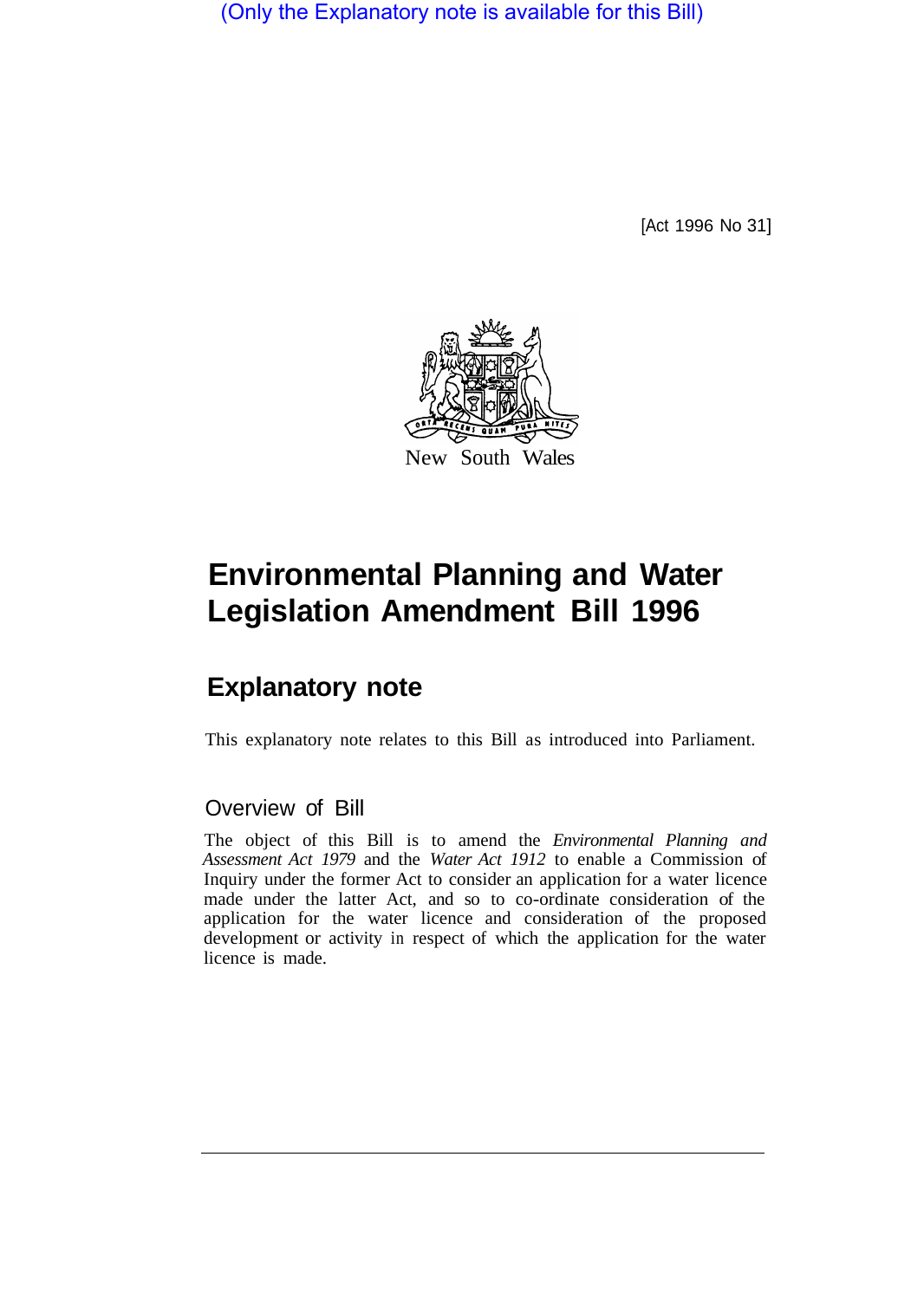Environmental Planning and Water Legislation Amendment Bill 1996 [Act 1996 No 31]

Explanatory note

## Outline of provisions

**Clause 1**  provides for the name (also called the short title) of the proposed Act.

**Clause 2**  provides for the commencement of the proposed Act on the date of assent.

**Clause 3**  is a formal provision that gives effect to the amendments to the *Environmental Planning and Assessment Act 1979* set out in Schedule 1.

**Clause 4** is a formal provision that gives effect to the amendments to the *Water Act 1912* set out in Schedule 2.

#### **Schedule 1 Amendment of Environmental Planning and Assessment Act 1979**

**Schedule 1 [2]** inserts a new section 120A. The new section requires a Commission of Inquiry that is investigating a development application under Part 4, or an activity the subject of environmental assessment under Part 5, to notify the Water Administration Ministerial Corporation if it becomes aware that the development or activity involves a work that may require a licence under Division 3 of Part 2 of the *Water Act 1912* (a *water licence).* The new section also requires the Commission of Inquiry to advise the applicant or proponent to make prompt application for a water licence, and to defer concluding its inquiry for so long as is necessary to enable the applicant or proponent to make such an application. As soon as practicable after an application for a water licence is referred to it under proposed section 11A of the *Water Act 1912,* the Commission of Inquiry must hold a public hearing into the application before making its report on the development or activity. To the extent to which the report relates to the application for a water licence, a copy of the report must be given to the Water Administration Ministerial Corporation. The new section is expressed to extend to inquiries begun, but not concluded, before its commencement.

**Schedule 1 [1]** is a consequential amendment that ensures that the provisions of section 120 are construed subject to the provisions of the proposed section 120A.

#### **Schedule 2 Amendment of Water Act 1912**

**Schedule 2** [2] inserts a new section 11A. The new section applies to applications under section 10 that relate to a work in respect of which the Ministerial Corporation receives a notice under proposed section 120A of the *Environmental Planning and Assessment Act 1979.* The new section requires the Ministerial Corporation to refer any such application, and any objections relating to the application, to the Commission of Inquiry by which the notice